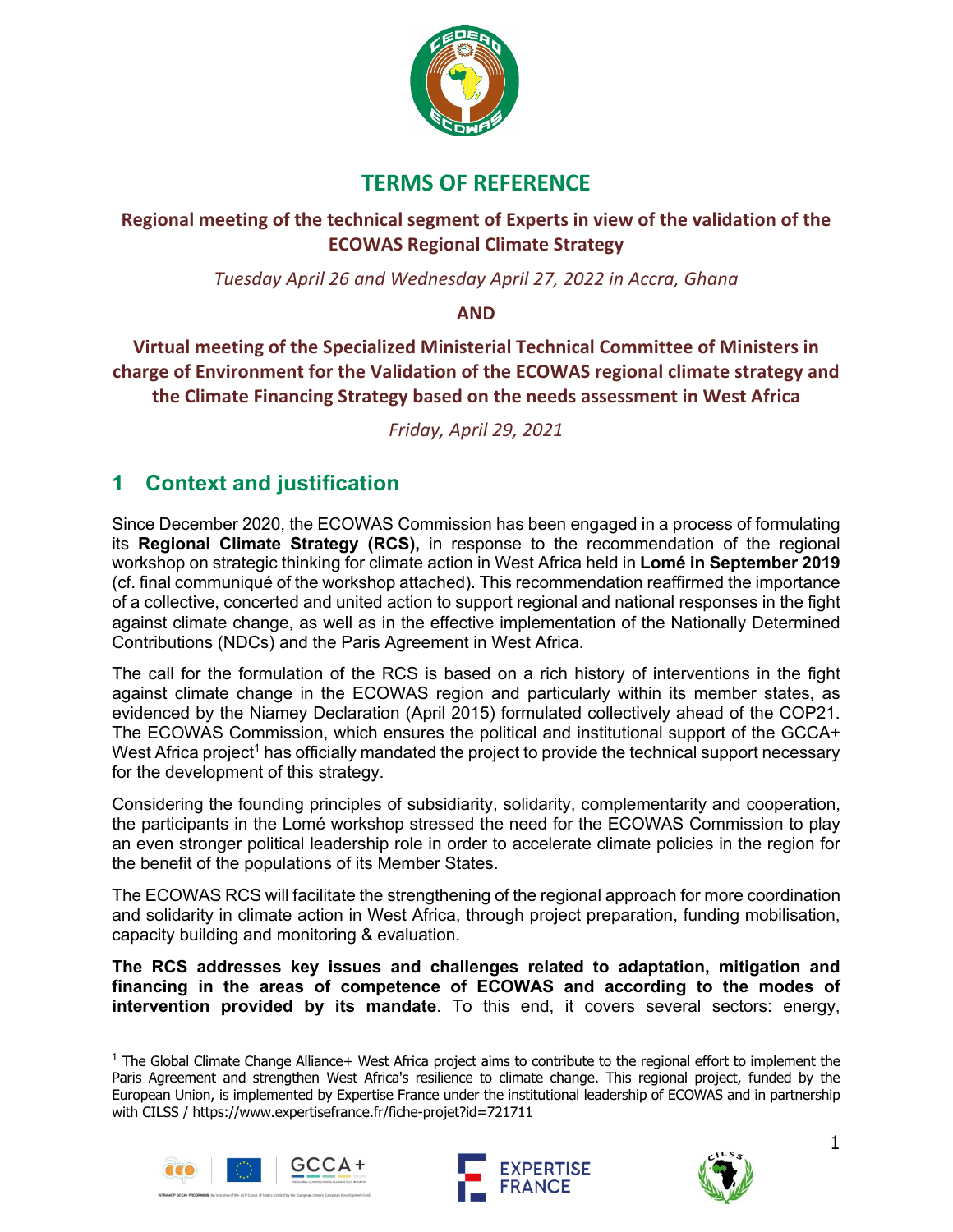

infrastructure and transport, natural resources (including forests, natural ecosystems and water resources), agriculture, industry, health, coastal areas, risk management and climate services; and presents a **long-term vision aligned with the objectives of the Paris Agreement** and **the ECOWAS Vision 2050**, for the 2030 and 2050 horizons, which will accelerate the transition of ECOWAS countries to a sustainable development pathway, resilient to the negative effects of climate change and low in greenhouse gas emissions.

The formulation of the RCS was based on a review of existing regional frameworks and a diagnostic analysis presented at the first regional stakeholder consultation workshop on 6 July 2021. The process of formulating this RCS also **took into account the common priorities identified by the countries in their NDCs**, their commitment to regional integration and the transboundary nature of climate change impacts. The ECOWAS Commission also wished to follow an inclusive and participatory approach to inform the formulation of its regional strategy.

To this end, a steering committee (ECOWAS SC), in the form of an interdepartmental committee, was created internally at the Commission to lead the strategy development process.

In addition to this internal Commission mechanism, broader regional stakeholder consultations were planned during the development process. These consultations brought together the climate focal points of the 15 ECOWAS Member States, representatives of other regional institutions such as WAEMU, CILSS, EBID, BOAD, ECOWAS' technical and financial partners, as well as representatives of civil society.

**The first workshop**, which took place virtually on 6 July 2021, **helped to build the vision, strategic and sectoral objectives of the RCS**.

In addition, the ECOWAS Heads of State and Government instructed, through a declaration on climate change adopted in December 2021 during the 60th ordinary session of the ECOWAS Heads of State and Government, the Commission to finalize and accelerate the implementation of the SRC, in collaboration with specialized regional institutions and Member States.

This process has resulted to date in a draft SRC document that the ECOWAS Commission plans to submit to the Ministers for validation on Friday, April 29, 2022 through a virtual meeting of the Specialized Ministerial Technical Committee (SMTC) of Ministers in charge of environment. Ahead of this Ministerial meeting, the document will be analysed by the meeting of Experts serving as a second consultation, scheduled for April 26 and 27, 2022 in Accra in hybrid format. To this end, a virtual platform will be set up to allow the participation of participants who could not make it to Accra.

In addition to the climate strategy, it will also be submitted to the ministerial meeting for validation, the Need-based climate finance strategy developed with the support and facilitation of the Secretariat of the United Nations Framework Convention on Climate Change (UNFCCC). This strategy had already been validated by the experts in 2021. It will therefore be presented to the experts in order to ensure ownership before its submission to the Ministers for validation.

The present terms of reference specify the objectives and expected results of the second workshop of the extended regional consultations.